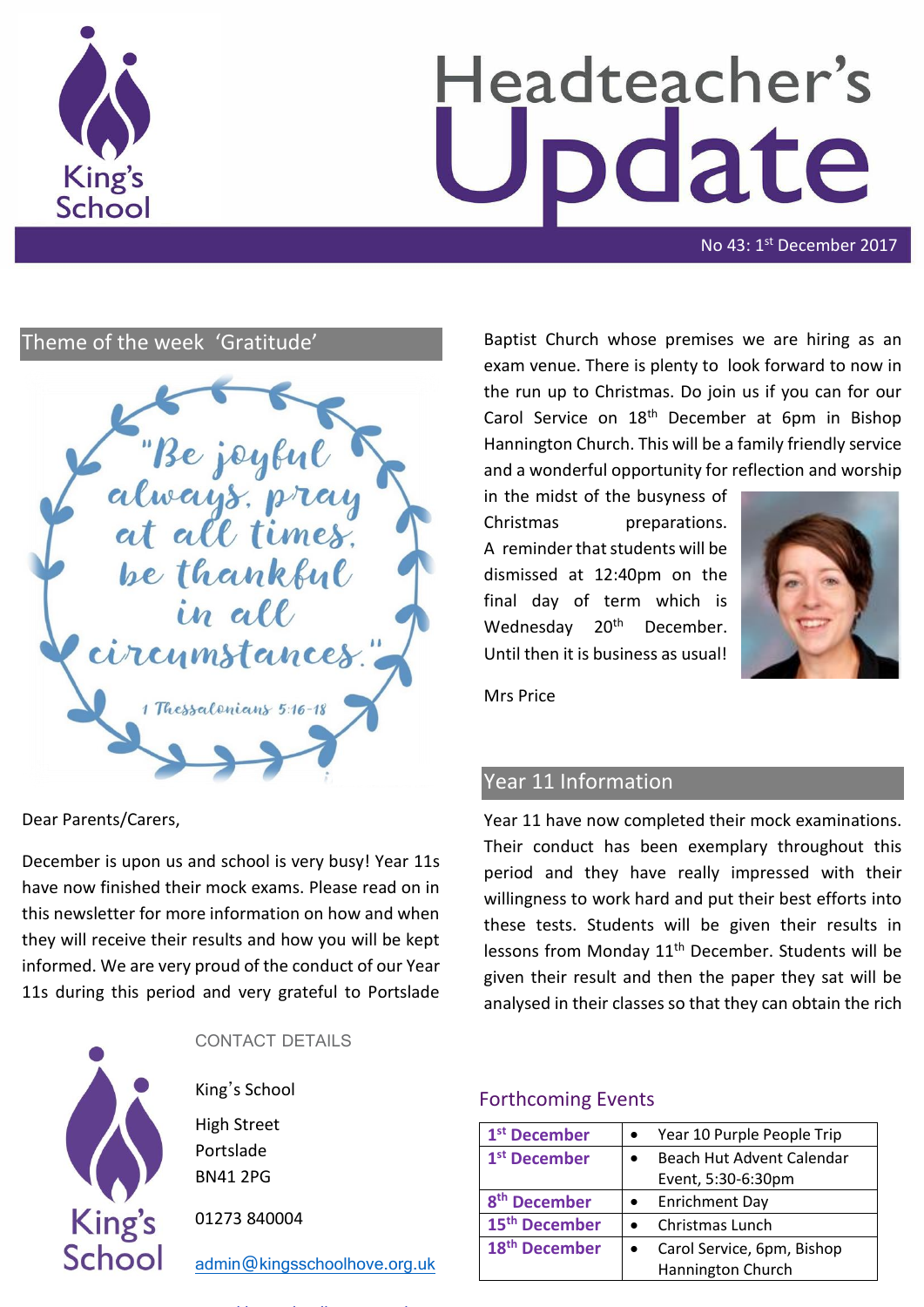## **King's School**

feedback they need to progress in their learning. Please note that student will not be allowed to bring papers home; we need these in school to inform teachers' planning for next term. Parents/carers will be sent an interim report before we break for Christmas with the mock examination results. This will inform our Year 11 Parents' Evening which is on Thursday 4<sup>th</sup> January, shortly after we return from the Christmas break. Attendance at this vital parents' evening is strongly encouraged. You will have the opportunity to meet with your child's teachers to discuss their mock exam results and the next steps they need to take. You will be notified when the appointment booking system is live for this evening.

#### Christmas Events

Off the Fence are running an Advent Prayer Space in school in the week commencing 11<sup>th</sup> December. All students will have the opportunity to visit this during the school day to take some time to pray and to reflect at this



important time of year. On Friday 15<sup>th</sup> December students will be invited to wear non-uniform (with Christmas jumpers encouraged!) for a donation of £2 which will go to the charity 'Rising Stars' which one of our Year 11 students is heavily involved with. Students will need to give their donation to their form tutor if they wish to participate in this. This is also the date for our students' Christmas lunch which is always a highlight of the year! Our Christmas Carol Service will be held at Bishop Hannington Church on Monday 18th December at 6pm. All are warmly invited to attend. The service is family-friendly and our Chamber Choir will be performing two pieces as well as leading congregation carols. We hope to see you there.

## Christmas Lunch

King's Christmas lunch will be held on Friday 15th December, tickets will be on sale via Scopay between the  $4<sup>th</sup>$  and  $8<sup>th</sup>$  of December.



### Last Day of Term

Our last day of term is Wednesday 20<sup>th</sup> December. All students should arrive as normal for 8:30am on this date. They will attend three lessons and also have a tutor time and a celebration assembly which will incorporate a 'dress the tutor' competition! A full brunch service will be available in the Dome Diner at break time. All students will be dismissed from school at 12:40pm on this date.

## A Christmas Carol Performance

A reminder that Year 7 students will have the exciting opportunity to see 'A Christmas Carol' come to life on Tuesday 12th December. We are looking forward to the performance of this fantastic seasonal text. Please ensure any outstanding contributions towards the performance are made by Friday 8<sup>th</sup> December.

#### New Staff Profile

Ms McCarthy joined King's in September 2017. In her role as SEND Practitioner, Ms McCarthy is involved in 1:1 interventions as well as small group work. Ms McCarthy has a degree in Psychology and is a qualified teacher of Psychology. She has also



taught Philosophy & Ethics, Life Skills and Health & Social Care in schools across Sussex. Ms McCarthy has also worked within the Inclusion Department of a large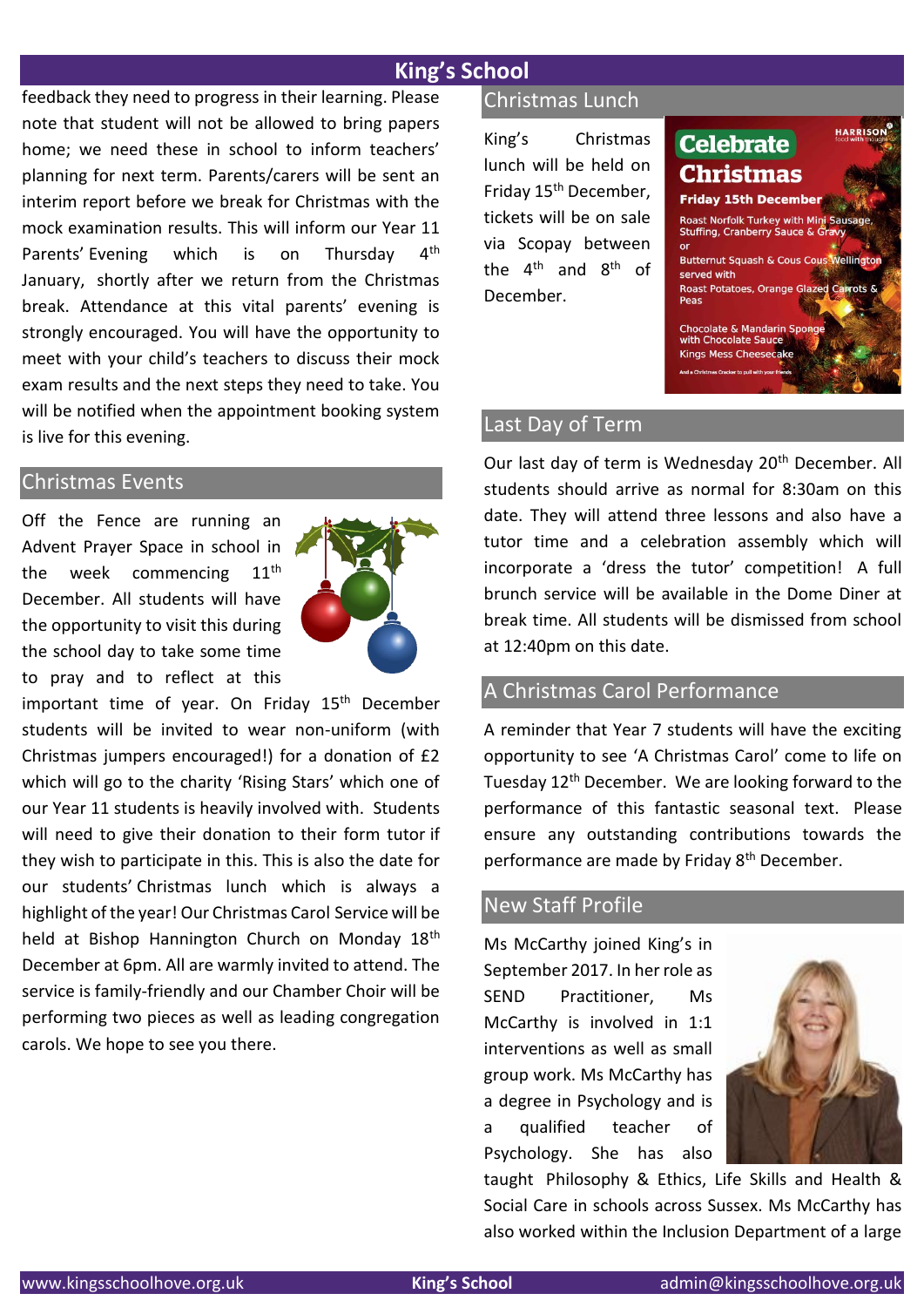## **King's School**

secondary school in Buckinghamshire providing academic and pastoral support to SEND students and other vulnerable groups. Ms McCarthy holds both a professional and personal interest in specific learning differences and is currently undertaking a postgraduate specialist teaching qualification at the University of Brighton to extend and enhance her practice.

#### U16 Table Tennis

On Tuesday, our U16 Boys Table Tennis team competed in the East Sussex team championships, and won! They beat both Bexhill



and Willingdon schools 8-0 and only dropped 3 sets between them. They will now go on to represent East Sussex at the regional tournament on 14th January. Congratulations to Charlie, Max, Rio and Josh!

#### Online Safety

Our Safeguarding Team at King's keeps up to date with online safety issues and has found advice for parents for the Christmas Season. The advice focuses on the safety of toys that are connected to Bluetooth or the internet. Some of these toys may have cameras and microphones that can record the child and their surroundings. The Information Commissioner has recently published an article looking at the risks that smart toys could pose. Please see the link below:

# [https://iconewsblog.org.uk/2017/11/23/the-12-ways](https://safeguardinginschools.us12.list-manage.com/track/click?u=efe032677d94ceba51dd39a7f&id=b426b826f9&e=18de02de76)[that-christmas-shoppers-can-keep-children-and-data](https://safeguardinginschools.us12.list-manage.com/track/click?u=efe032677d94ceba51dd39a7f&id=b426b826f9&e=18de02de76)[safe-when-buying-smart-toys-and-devices/](https://safeguardinginschools.us12.list-manage.com/track/click?u=efe032677d94ceba51dd39a7f&id=b426b826f9&e=18de02de76)

The magazine *Which?* has also looked at these toys and found they can pose a risk to a child's safety if the appropriate safety features are not set up correctly. Please click on the link for their video, which demonstrates how easy it is to take over the voice control of a popular connected toy and speak directly to children:

[https://www.which.co.uk/news/2017/11/safety-alert](https://www.which.co.uk/news/2017/11/safety-alert-see-how-easy-it-is-for-almost-anyone-to-hack-your-childs-connected-toys/?mc_cid=a8356a5ff3&mc_eid=3ac2ae8cce)[see-how-easy-it-is-for-almost-anyone-to-hack-your](https://www.which.co.uk/news/2017/11/safety-alert-see-how-easy-it-is-for-almost-anyone-to-hack-your-childs-connected-toys/?mc_cid=a8356a5ff3&mc_eid=3ac2ae8cce)[childs-connected](https://www.which.co.uk/news/2017/11/safety-alert-see-how-easy-it-is-for-almost-anyone-to-hack-your-childs-connected-toys/?mc_cid=a8356a5ff3&mc_eid=3ac2ae8cce)[toys/?mc\\_cid=a8356a5ff3&mc\\_eid=3ac2ae8cce](https://www.which.co.uk/news/2017/11/safety-alert-see-how-easy-it-is-for-almost-anyone-to-hack-your-childs-connected-toys/?mc_cid=a8356a5ff3&mc_eid=3ac2ae8cce)

We hope that these articles will provide good advice for you, as parents, if you are considering purchasing as connected toy as a gift this Christmas.

## Supporting Off the Fence

At this festive time of year we at King's want to remember and support those in need in our community. We are very fortunate to have the schools team from Off the Fence, who run our KS3 Christian Union and mentor some of our students. Off the Fence also run the Antifreeze project, reaching out to the homeless in Brighton.

From 11<sup>th</sup>-15<sup>th</sup> December we are asking those who are able to support this important work to bring in items that the charity desperately needs. If you are able to contribute please send in any new items from the list below, which can be given to form tutors or the main office during the week beginning Monday  $11<sup>th</sup>$ December.

#### **Needs List:**

- Mens Jeans/Trousers (32" waist) - MAJOR NEED
- Razors MAJOR NEED
- Shampoo MAJOR NEED
- Shower Gel MAJOR NEED
- $\bullet$  Socks
- Waterproofs
- . Male Underwear
- · Male/Female Jackets
- Walking Boots
- · Deodrant
- $\bullet$  Combs
- · Sugar
- Chocolate Biscuits/Snacks
- Shaving Foam
- Rucksacks
- · Black Bin Bags
- · Instant Coffee
- Toilet Rolls
- Bivvy Bags
- . Hot Chocolate (hot water one)
- Floor Cleaner
- Antibacterial Spray

# Winter PE Kit

As winter draws in, parents/carers are asked to ensure that their child has appropriate warm clothing for school, including for PE lessons. Throughout the colder months, students will continue to have PE outdoors and we would like to take this opportunity to remind families of the permitted winter kit. Students can wear the King's branded long sleeved rugby top, King's sweatshirt, and King's leggings or jogging bottoms, all